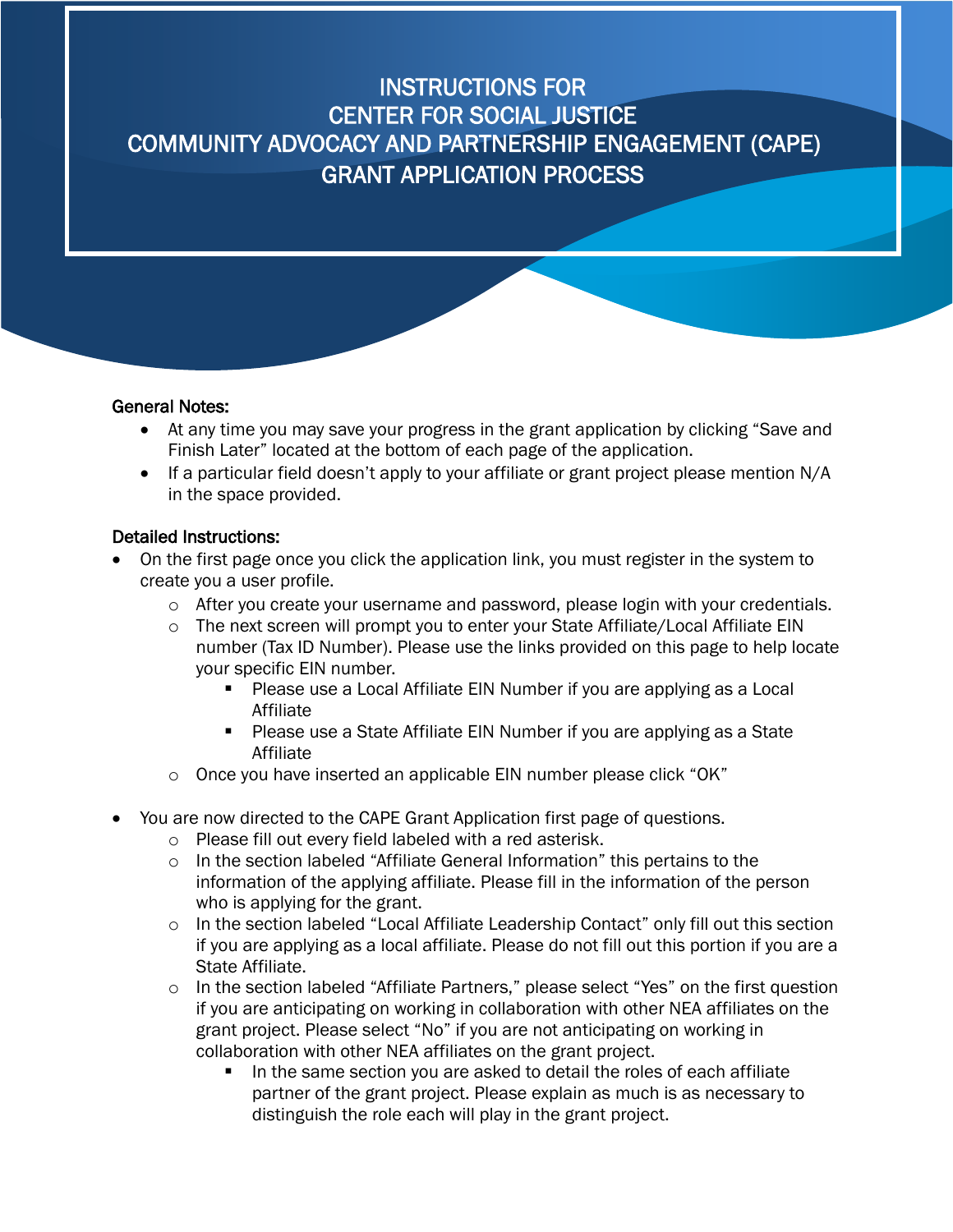- On the second tab/page of the application process it asks for requested information in the tab labeled "Grant Project Information."
	- o Please enter the date of submission of the grant application, unique project title that you want to call the grant project, the requested amount of your grant project needs, and answer if the State Affiliate has offered a letter of support from the State President.
	- o Please note that it is required for State Presidents to acknowledge that they are in support of the grant application and grant project. The letter of support can be a direct email from the State President, or a letter generated on letterhead.
	- o In the section labeled "Grant Project Primary Contact" this pertains to the information of point person whom the CAPE Grants Team should coordinate with regarding on-going progress updates on your grant project. Please complete all relevant information so we can keep in contact throughout the grant application process, and grant project should you be awarded a CAPE Grant.
	- $\circ$  In the section labeled "Grant Project Details" please fill out the fields in their entirety.
		- In the sub-field "Membership Category(ies) served by the grant?" you should place the percentage up to one-hundred percent for all categories in total. If there are membership categories which are not reflective in the target audience of your grant project, please leave the field at zero percent.
	- In the section labeled "Grant Project Strategic Objectives" on the question relating to content areas, please select one that best fits with the main focus of your grant proposal. Although your proposal may touch on many content clusters, please select the best that you believe captures the essence of your project.
		- In the question following asking about five keywords relating to your grant project, please select no more than five that are keywords that highlight the anticipated grant project. (Select up to five)
	- In the section labeled "Grant Project Non-Affiliate Partners," please select "Yes" if you are anticipating on working in collaboration with other Non-Affiliate Partners on the grant project. This for example would be any community organization, local grassroots organization, faith based organization, or other similar entity that you will work in collaboration with on the grant project that are not local/state affiliates. Please select "No" if you are not anticipating on working in collaboration with other Non-Affiliate Partners on the grant project.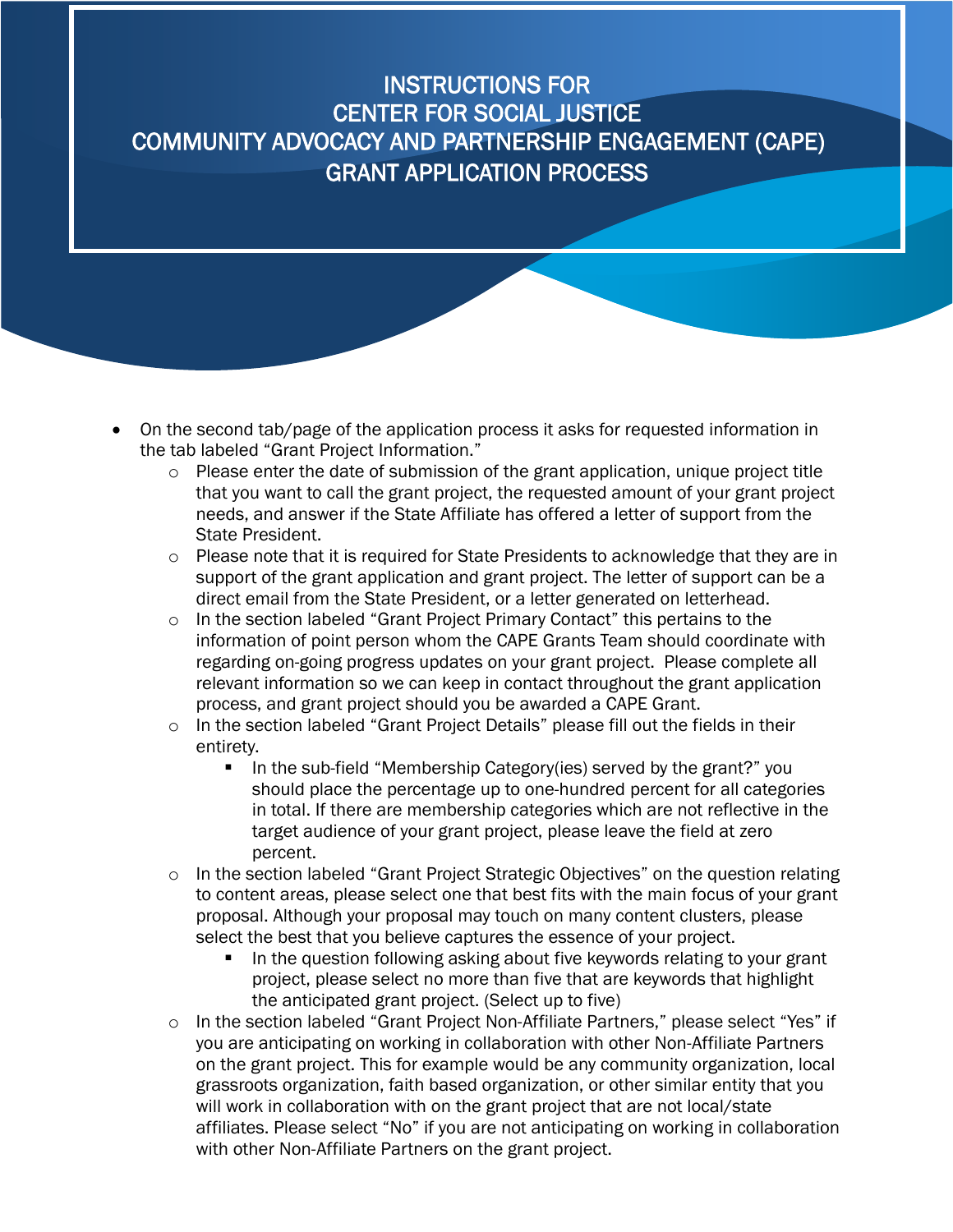- In the same section you are asked to detail the roles of each Non-Affiliate Partner of the grant project. Please explain as much is as necessary to distinguish the role each will play in the grant project.
- On the third tab/page of the application it asks for information related to the grant project budget and is titled: "Project Budget".
	- o Please enter the requested information asked. If for any reason any field you don't have budget information for, please keep a "0" in that field that pertains to a number. For any field that asks for working and you don't have any information to insert, please insert "NA" in the field.
- On the fourth tab/page of the application it asks for information related to the specific outcomes, anticipated grant target population, specific grant metrics, and grant goals of your grant project and is titled: "Anticipated Results." Please answer all fields in their entirety.
	- $\circ$  Please note that it is not a requirement to have 8 grant goals, but there is space provided should you anticipate numerous grant goals.
- On the fifth tab/page of the application it for developing a communications plan and is titled: "Communications Plan." Please fill this section out in its entirety related to ideas you might have on communications outreach plans during the grant project if awarded and measurable outcomes of successes for communications throughout the grant project. (i.e. reach a certain number of followers on social media, attract and engage new members to our social media platforms, track dissemination of materials specific to the content area of the grant project, etc…)
- On the sixth tab/page of the application it identifies the terms of submitting a grant application and is titled: "Terms." Please read through all terms in their entirety and follow the prompts to identify your agreement to the terms.